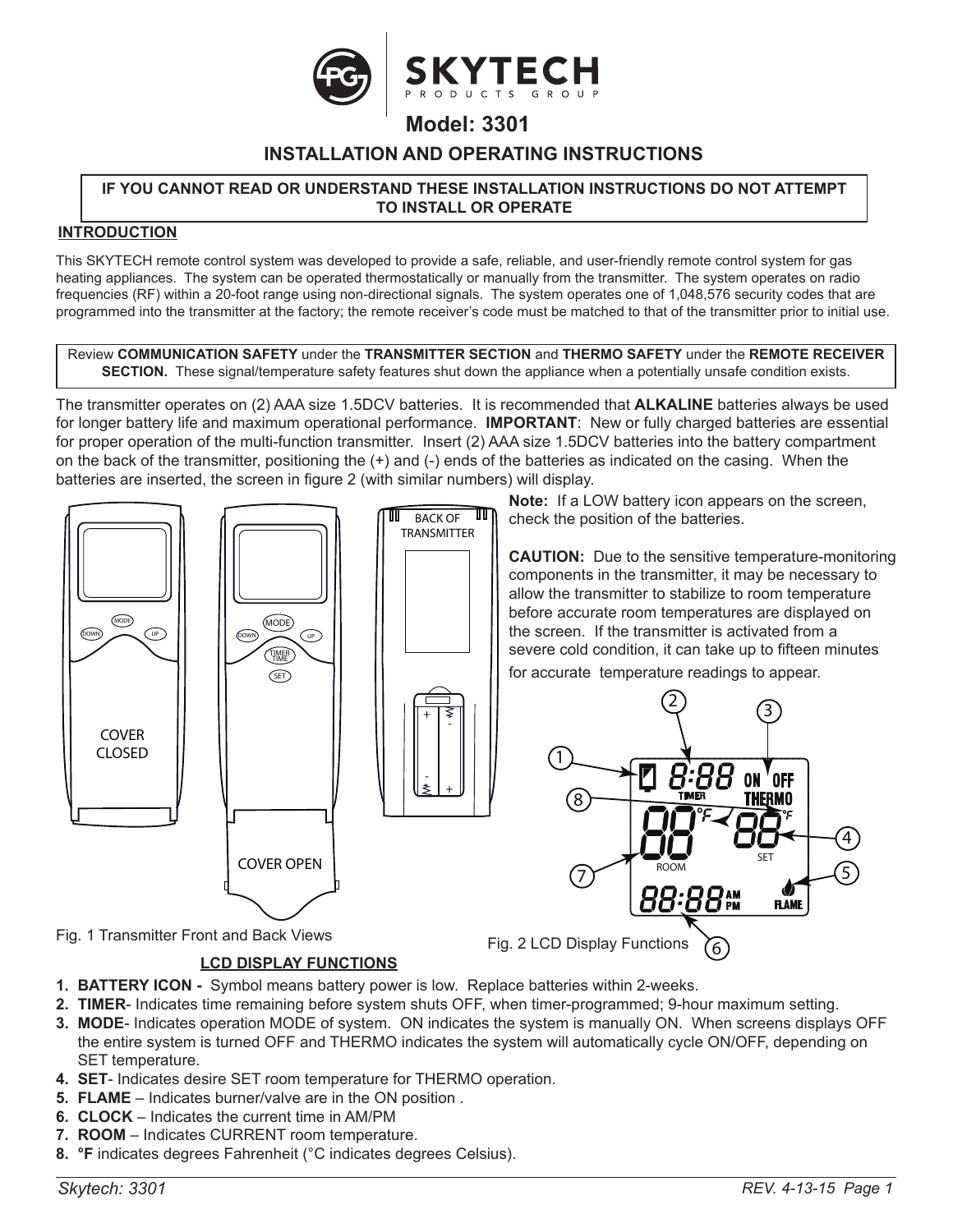#### **BASIC TRANSMITTER FUNCTIONS**

To operate the transmitter, press and release the MODE button (Fig. 3) until the LCD screen reads OFF in the display (Fig. 4).

- **Step 1**: Press the MODE button one time to manually turn ON the appliance (Fig. 5).
- **Step 2:** Press the MODE button a second time to put the system in THERMO mode (Fig. 6).
- **Step 3:** Press the MODE button a third time to turn the appliance back OFF again as show in Fig. 4.



## **SETTING UP THE TRANSMITTER**

Flip down the plastic cover on the front of the transmitter to expose the "SET" buttons (Fig. 1). The flip cover protects the SET buttons from being changed accidentally. Close the cover after completing the following settings/programming.

Blinking numbers on the LCD display indicate the system is awaiting user input, such as using the UP and DOWN buttons to program a new setting. If no change is made to flashing digits within 15-seconds, the system will complete the proce-<br>Class last are reserved and read the display to its assessed state. dure last programmed and reset the display to its normal state.

#### **SETTING THE CLOCK**





Fig. 8 Setting Hours Fig. 9 Setting Minutes



٩c

- 1. Press and hold the TIMER/TIME button on the transmitter for more than 2-seconds. The hour digit(s) will begin blinking.
- 2. Press the UP or DOWN button until the desired hour is displayed in AM or PM.
- 3. After setting the desired hour, press and release the TIMER/ TIME button again to set the minutes; the minute digits will begin blinking.
- 4. Press the UP or DOWN button until the desired minutes are displayed.
- 5. Press and hold the **TIMER/TIME** button again for more than 2-seconds. The time digits will cease flashing, indicating the clock has been successfully set. You may also press the SET button on the transmitter to stop the time digits from blinking and set the time.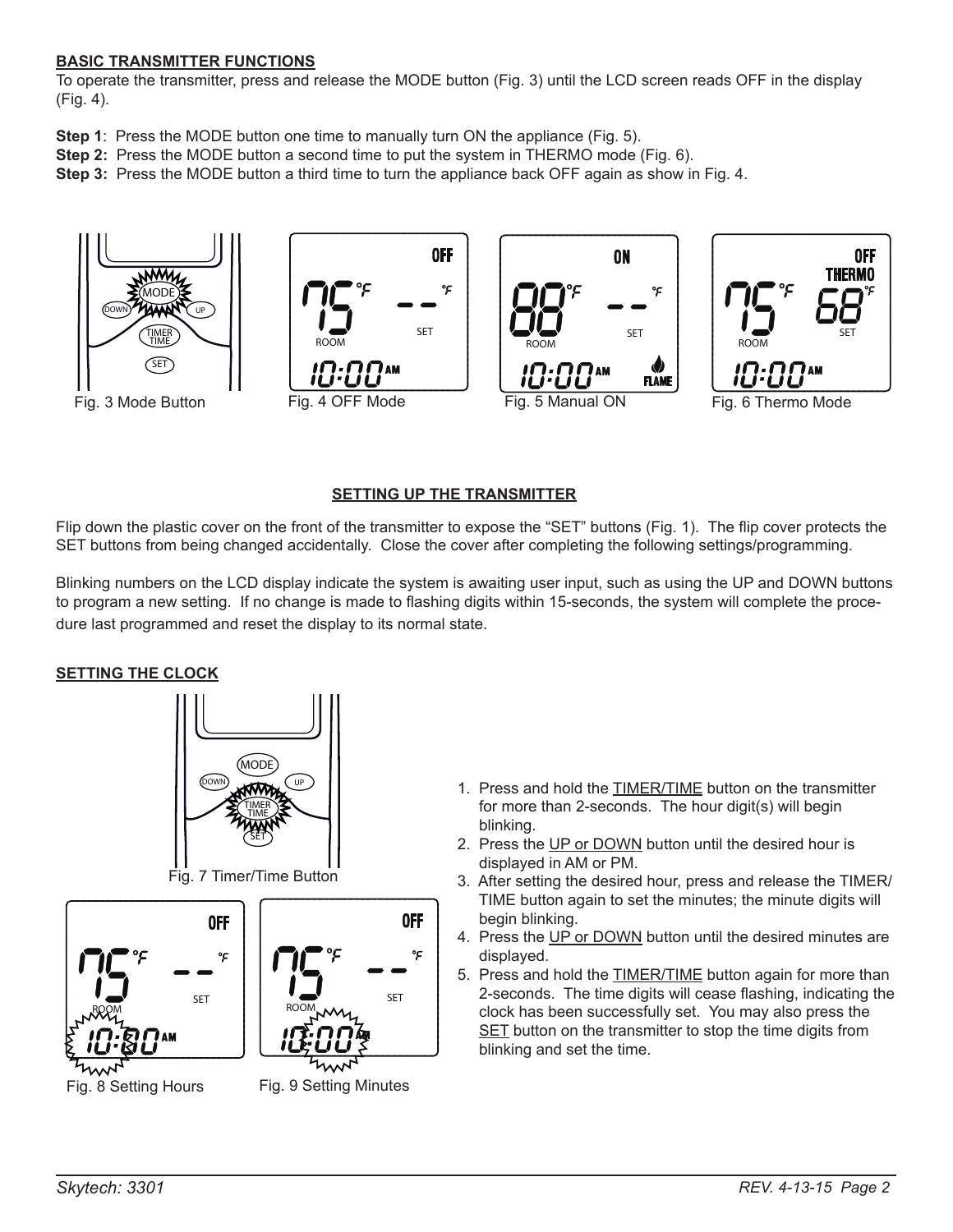#### **SETTING ºF / ºC SCALE**



the UP and DOWN buttons on the transmitter at the same time. Follow this same procedure to change from  $\rm{^oC}$  back to  $\rm{^oF}$ . When changing between the  $\rm{^oF}$  and  $\rm{^oC}$  scales, the temperature in the SET frame defaults to the lowest temperature  $(45^{\circ}$  F, or 6 $^{\circ}$  C). The highest SET temperature is 99º Fahrenheit (32º Celsius).

The factory setting for temperature is  ${}^{\circ}$ F. To change this setting to  ${}^{\circ}$ C, first press and hold

# **REMOTE RECEIVER**

The remote receiver operates on (4) AA-size 1.5V batteries. It is recommended that **ALKALINE** batteries be used for longer battery life and maximum microprocessor performance. IMPORTANT: New or fully charged batteries are essential for proper operation of the remote receiver.

The remote receiver houses the microprocessor that responds to commands from the transmitter to control system operation. It emits one beep when it receives an ON or OFF command manually, but no beep when cycling on and off automatically in THERMO mode. The remote receiver has a 3-position slide switch for selecting the ON/ REMOTE/OFF mode of operation:



Requires 4-AA 1.5V



- With the slide switch in the ON position (toward the LEARN button), the system will remain **ON** until the slide switch is placed in the **OFF** or **REMOTE** position.
- With the slide switch in the REMOTE position (centered), the system will only operate if the remote receiver receives commands from the transmitter.
- With the slide switch in the OFF position (away from the LEARN button), the system is **OFF**.
- It is suggested that the slide switch be placed in the **OFF** position if you will be away from your home for an extended period of time. If the remote receiver is mounted out of children's reach, placing the slide switch in the **OFF** position also functions as a safety "lock-out" by both turning the system off and rendering the remote receiver inoperative.

#### **INSTALLATION PRECAUTIONS**

#### **WARNING**

This remote control system must be installed exactly as outlined in these instructions. Read all instructions completely before attempting installation. Follow instructions carefully during installation. Any modifications of the SKYTECH remote control or any of its components will void the warranty and could cause a fire hazard.

Do not connect any gas valve or electronic module directly to 110-120VAC power. Consult gas appliance manufacturer's instructions and wiring schematics for proper placement of all wires. All electronic modules are to be wired to manufacturer's specifications.

The following wiring diagrams are for illustration purpose only. Follow instructions from manufacturer of gas valve and/ or electronic module for correct wiring procedures. Improper installation of electric components can cause damage to electronic module, gas valve and remote receiver.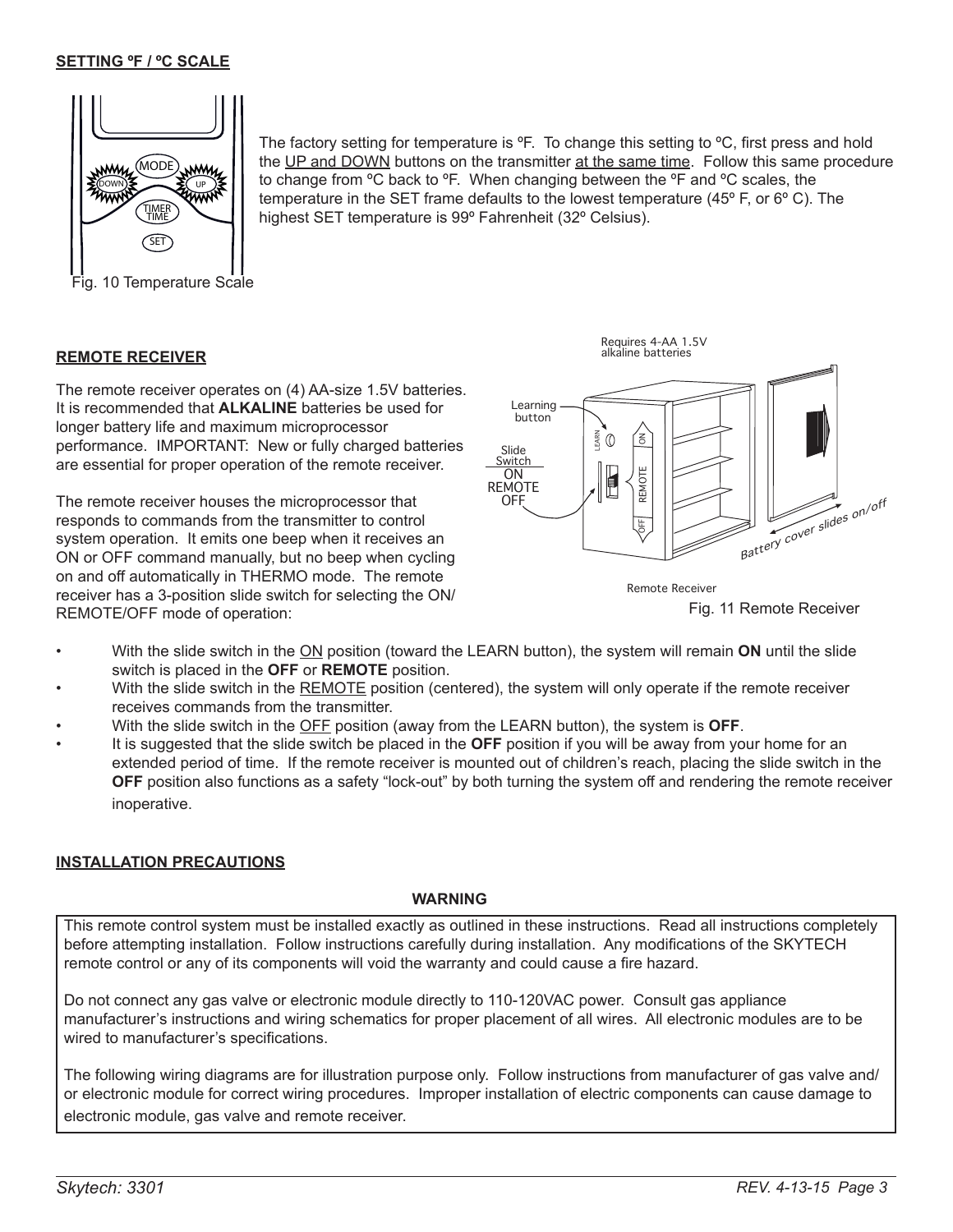# **INSTALLATION INSTRUCTIONS**

The remote receiver can be *Wall Mounted* into a standard plastic switch box or *(Hearth Mounted)* placed on or near the fireplace hearth. Determine where you will install the receiver before proceeding. Preferably, the remote receiver should be wall-mounted in a plastic switch box, as this will protect its electronic components from both the heat produced by the gas appliance and potential damage or abuse that can occur if it is left exposed on the hearth. PROTECTION FROM EXTREME HEAT IS VERY IMPORTANT. Like any piece of electronic equipment the receiver should be kept away from temperatures exceeding 130°F inside the receiver case. Battery life is also significantly shortened if batteries are exposed to high temperatures.

When installing the receiver into a switch box away from the appliance ensure the receiver switch is in the **OFF** position before installing. The receiver comes standard with 18-inches of wire if additional wire is needed it is recommended that 18 gauge stranded or solid wires (not included) be used to make connections between the terminal wiring block on the millivolt gas valve or electronic module and the wire terminals on the remote receiver. For the best results, use 18 gauge stranded or solid wire, splice into the black wires of the receiver or remove the black wires and install wires directly to the receiver. Be sure no splices measure longer than 20-feet and allow ample wire to remove the receiver for annual battery replacement.

## **WALL MOUNTING**

**First,** install (4) AA-size 1.5 **ALKALINE** batteries in the remote receiver (Fig 11). For best performance, remote receiver batteries should be factory fresh when installed. The system operates best when battery output is greater than 5.3 volts. Four (4) new AA batteries should provide an output voltage of 6.0 to 6.2 volts. **Be sure batteries are installed with the (+) and (-) ends facing the correct direction.** 

**Next**, attach wall mount cover plate to receiver box (Fig. 12):

Position the receiver as shown in the diagram to the left with lower tab on wall mount cover plate inserted into groove of receiver. Move the receiver up and snap into top tab of cover plate.

Position the cover plate so the word **ON** is facing up (Fig. 13); then, install the remote receiver into the plastic switch box using the two long screws provided. Push the slide button over the receiver slide switch only after making sure the remote receiver has LEARNED the transmitter's security code (see LEARNING TRANSMITTER TO RECEIVER).

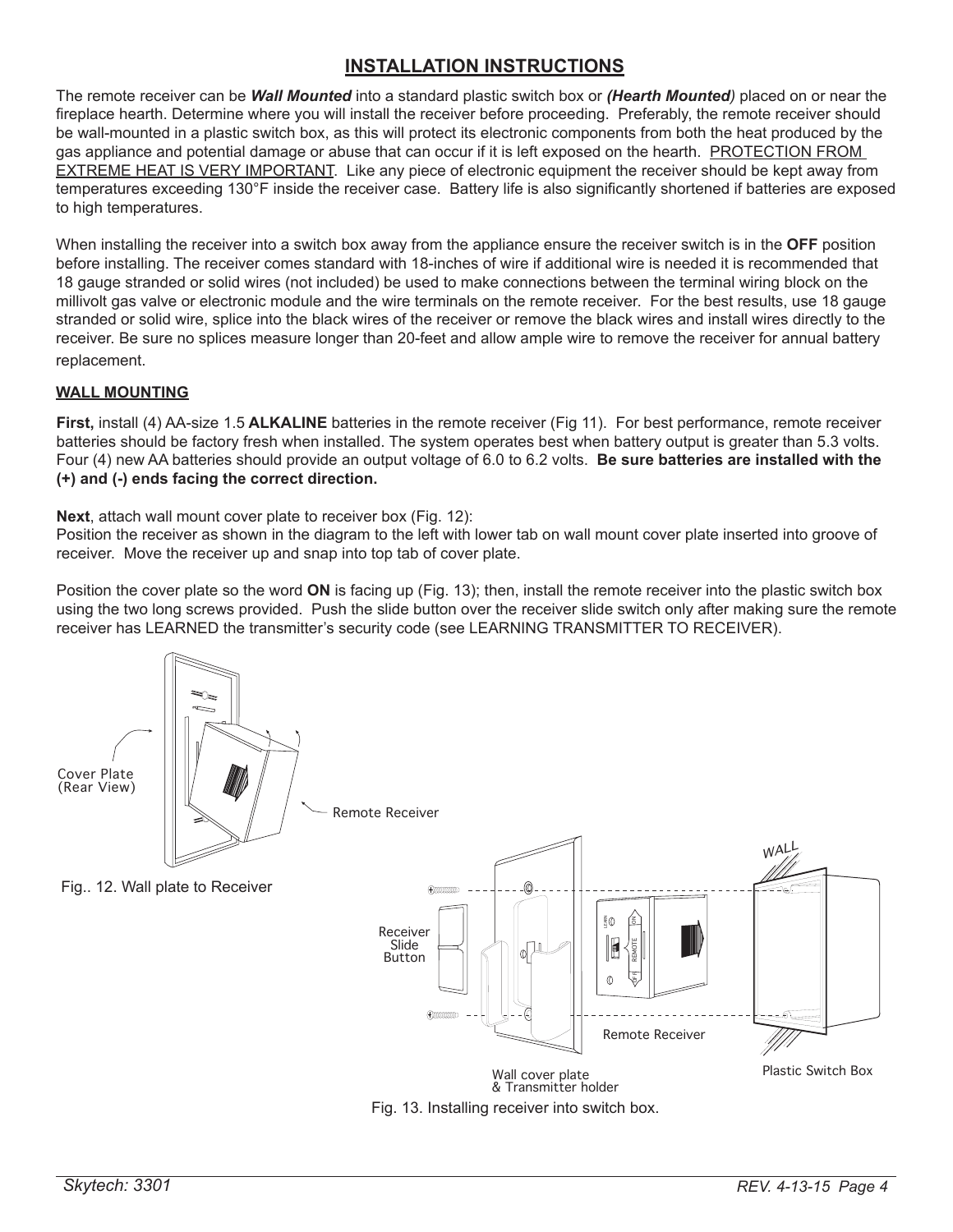**NOTE**: The remote receiver will only respond to the transmitter when the 3-position slide button on the remote receiver is in the (middle) REMOTE position. If the system does not respond to the battery transmitter on initial use, see LEARNING TRANSMITTER TO RECEIVER section, and re-check battery positions in the remote receiver.

### **HEARTH MOUNT**

The remote receiver can be placed on the fireplace hearth or under the fireplace, behind the control access panel or louvers. Position where the ambient temperature inside the receiver case does not exceed 130°F. **NOTE**: Slide Button (included) is used for Hearth Mount applications.

## **WIRING INSTRUCTIONS**

A qualified electrician or a gas technician who is trained with gas appliances and gas valves that will be operated by this remote should install the remote control system. Incorrect wiring connections WILL cause damage to the gas valve or electronic module operating the gas appliance and may also damage the remote receiver.

#### **WIRING MILLIVOLT VALVES**

The remote receiver must be connected to the millivolt valve at the **TH** & **TH/TP** (thermostat) terminals on the terminal block on the millivolt gas valve. Connect 18 gauge stranded or solid wires from the remote receiver to the gas valve.

Operation of the remote receiver is similar to that of a thermostat in that both turn the gas valve ON and OFF based on input signals. A thermostat's input signals are different temperatures. The remote receiver's input signals come from the transmitter.



Fig. 14 Millivolt Gas Valve Wiring

Connect one black wire to the **TH** terminal and the other black wire to the **TH/TP** terminals on the millivolt gas valve. Normally it does not matter which wires go to which terminal (Fig. 14).

#### **WIRING ELECTRONIC SPARK IGNITIONS**

The remote control receiver can be connected, in series, to a 24VAC transformer to the **TR** (transformer) terminal on the ELECTRONIC MODULE. Connect the hot wire from the 24VAC transformer to either of the wire terminals on the remote receiver. Connect another wire (not included) between the other receiver wire terminal and the **TH** (thermostat) terminal on the ELECTRONIC MODULE (Fig. 15).





## **LEARNING TRANSMITTER TO RECEIVER**

Each transmitter uses a unique security code. It will be necessary to press the **LEARN** button on the receiver to accept the transmitter security code upon initial use, if batteries are replaced, or if a replacement transmitter is purchased from your dealer or the factory. In order for the receiver to accept the transmitter security code, be sure the slide button on the receiver is in the **REMOTE** position; the receiver will not LEARN if the slide switch is in the **ON** or **OFF** position. The **LEARN** button in located on the front face of the receiver; inside the small hole labeled LEARN. Using a small screw-

driver or end of a paperclip gently press and release the black LEARN button inside the hole. When you release the LEARN button the receiver will emit an audible "beep". After the receiver emits the beep press the transmitter **MODE** button and release. The receiver will emit several beeps indicating that the transmitter's code has been accepted into the receiver.

The microprocessor that controls the security code matching procedure is controlled by a timing function. If you are unsuccessful in matching the security code on the first attempt, wait 1-2 minutes before trying again – this delay allows the microprocessor to reset its timer circuitry – and try up to two or three more times.



Fig. 16 Learning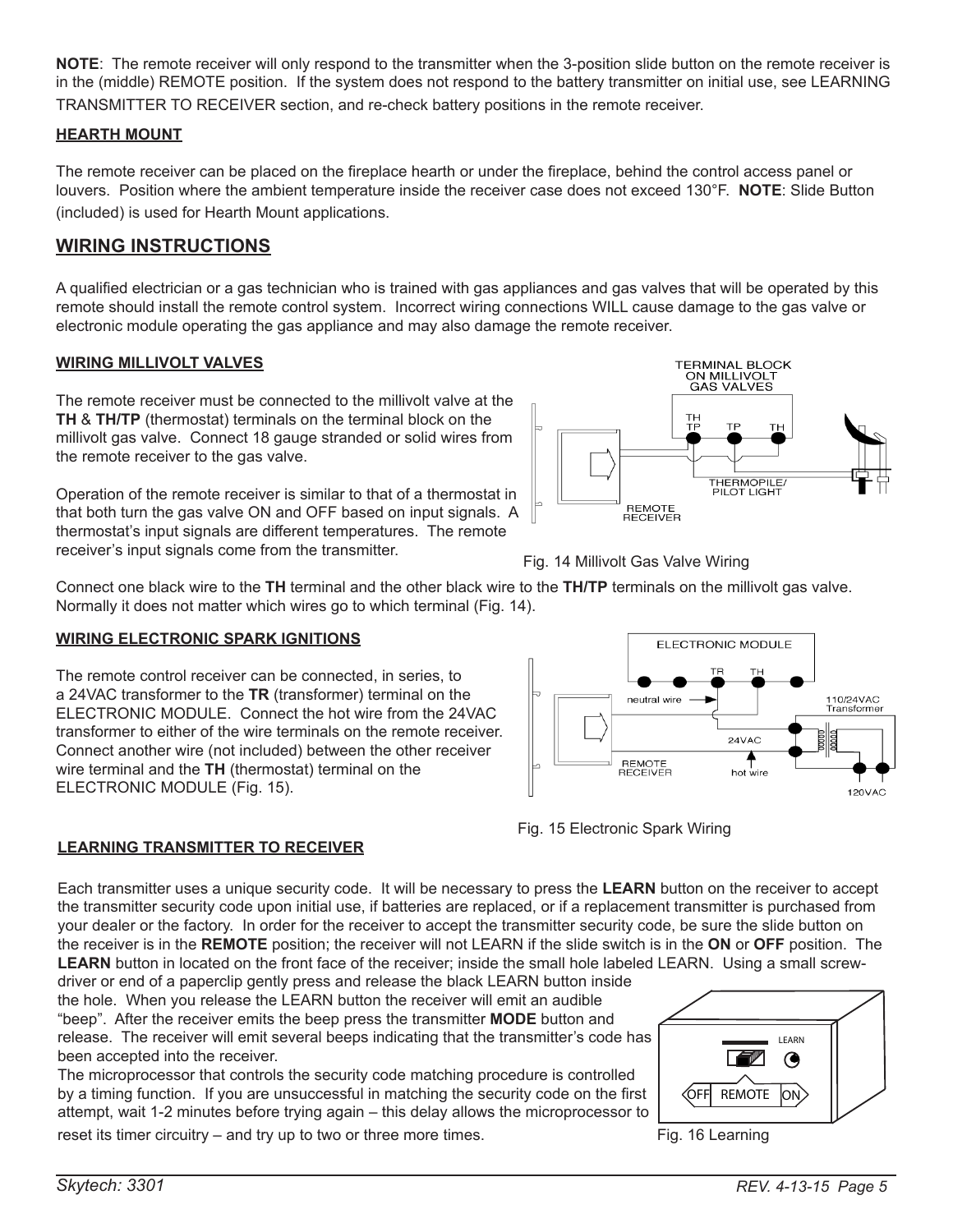# **SYSTEM CHECK**

## **MILLIVOLT VALVES**

Light the gas appliance following the lighting instructions that came with the appliance. Confirm that the pilot flame is **ON**; and the control knob on the gas valve is in the **ON** position for the main gas valve to operate.

- Slide the 3-position button on the remote receiver to the **ON** position (Fig. 16). The main gas flame (fire) should light.
- Slide the button to **OFF**. The flame should extinguish (the pilot flame will remain ON).
- Slide the button to **REMOTE** (the center position), and then press the MODE button on the transmitter to change the system to **ON**. The main gas flame should ignite.
- Press the MODE button on the transmitter to change the system to **OFF.** The flame should extinguish (the pilot flame will remain on).

• Press the MODE button on the transmitter to change the system to **THERMO**. Advance the SET temperature on the transmitter to a temperature of a least 2°F (1°C) above the ROOM temperature displayed on the LCD screen. With this manual setting, the normal thermostatic cycle is overridden and the system flame will ignite. Place the SET temperature to at least 2°F (1°C) below the room temperature and the system flame will extinguish in a few seconds. Thereafter, it should continue to cycle on and off thermostatically approximately every two minutes as the ROOM temperature changes, but only when the temperature differential between ROOM and SET temperatures differ at least 2°F (1°C). (The 2°F differential is the factory setting.)

#### **ELECTRONIC IGNITION SYSTEMS**

- Slide the 3-position button on the remote receiver to the **ON** position. The spark electrode should begin sparking to ignite the pilot (the pilot may ignite after only one spark). After the pilot flame is lit, the main gas valve should open and the main gas flame should ignite.
- Slide the button to **OFF**. The main gas flame and pilot flame should BOTH extinguish.
- Slide the button to **REMOTE** (the center position), and then press the **MODE** button on the transmitter to change the system to **ON**. The spark electrode should begin sparking to ignite the pilot. After the pilot is lit, the main gas valve should open and the main gas flame should ignite.
- Press the MODE button on the transmitter to **OFF**. The main gas flame and pilot flame should BOTH extinguish.

• Press the MODE button on the transmitter to change the system to **THERMO**. Advance the SET temperature on the transmitter to a temperature at least 2°F (1°C) above the ROOM temperature displayed on the LCD screen. With this manual setting the normal thermostatic cycle is overridden and the system flame will ignite. Place the **SET** temperature at least 2°F (1°C) below the room temperature and the system flame will extinguish in a few seconds. Thereafter, it should continue to cycle ON and OFF thermostatically approximately every two minutes as the ROOM temperature changes, but only when the temperature differential between ROOM and SET temperatures differ at least 2°F (1°C). (The 2°F differential is the factory setting.)

# **GENERAL INFORMATION**

#### **REMOTE RECEIVER**

The remote receiver houses the microprocessor that responds to commands from the transmitter to control the system operation. It emits one beep when it receives an ON or OFF command manually, but no beep when cycling ON and OFF automatically in THERMO mode. The remote receiver has a 3-position slide switch for selecting the MODE of operation: ON/REMOTE/OFF

- With the slide switch in the **ON** position, the system will remain **ON** "manually" until the slide switch is placed in the OFF or REMOTE position.
- With the slide switch in the **REMOTE** position (centered), the system will only operate if the remote receiver receives commands from the transmitter.
- With the slide switch in the **OFF** position, the system is **OFF**.
- It is suggested that the slide switch be placed in the off position if you will be away from your home for an extended period of time. If the remote receiver is mounted out of children's reach, placing the slide switch in the OFF position also functions as a safety "lock-out" by both turning the system off and rendering the remote receiver inoperative.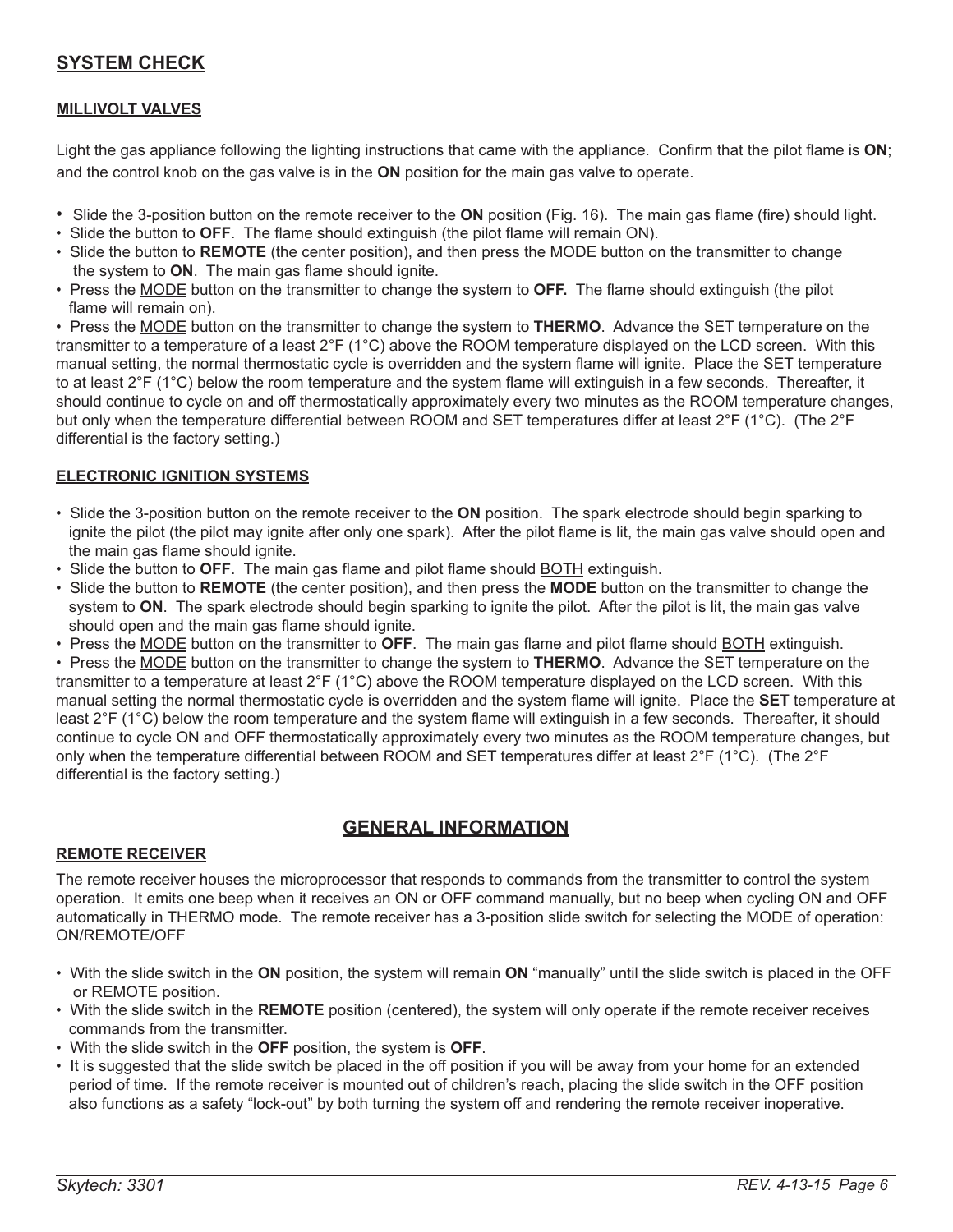# **GENERAL INFORMATION CONTINUED**

## **THERMO- SAFETY FEATURE – RECEIVER (T/S –RX)**

This SKYTECH remote control has a THERMO-SAFETY feature that is built into the system's RECEIVER. This feature is temperature- activated and provides an extra margin of safety when the RECEIVER is operating where ambient temperatures exceed 130°F degrees inside the receiver case.

The THERMO-SAFETY feature, in the RECEIVER, operates in the following manner, when the appliance is in operation.

The receiver is thermally protected from extreme heat conditions. Heat can have negative effect on the operation of the receiver's microprocessors.

For REMOTE RECEIVERS that operate on BATTERY POWER, these heat conditions can cause batteries to discharge when temperatures exceed 115°F. Studies show that alkaline batteries, when exposed to a constant temperature of 115°F, can lose up to 50% of their operating power. When the battery cools down, it will partially recharge itself, but constant heating and cooling will reduce the battery's normal life expectancy.

When the ambient temperature at the THERMISTOR, inside the receiver case, reaches 130°F, the THERMISTOR will automatically shut the appliance down and the RECEIVER will begin emitting a series of 3 "beeps", every 4 seconds. When the ambient temperature, at the RECEIVER, drops between 120°F and 130°F, the user can reactivate the appliance by pushing the MODE button on the transmitter. The word ON must display on the LCD screen. When the MODE button is pressed to ON, the THERMISTOR "resets" itself and the fireplace will begin operating again. However, the "beeping" will continue, if the ambient temperature remains between 120°F and 130°F. This "beeping" alerts the user that the RECEIVER should be repositioned so the ambient temperature drops below 120°F.

When the temperature drops below 120°F, the "beeping" will cease, providing the user has "reset" the THERMISTOR by pushing the MODE button **OFF** then **ON** to operate the appliance. Allow sufficient time for the receiver to cool below 120°F, and then press MODE button to stop beeping.

# **TRANSMITTER**

#### **TRANSMITTER OPERATING DISTANCE**

The SKYTECH remote control operates on RF (radio frequency) signals that are sent by the TRANSMITTER (remote) to the RECEIVER that operates the appliance. It is recommended that the TRANSMITTER always be located within the 20-foot operating range, preferably in the same room in which the appliance is located.

#### **THERMO UPDATING FEATURE –TRANSMITTER**

This SKYTECH remote control has a THERMO UPDATING Feature built into its software. The THERMO UPDATING Feature operates in the following manner, but only in the THERMO and PROGRAM modes.

The transmitter normally reads the ROOM temperature every 2 minutes; checking the ROOM temperature against the SET temperature by sending a signal to the receiver.

#### **COMMUNICATION – SAFETY – TRANSMITTER – (C/S – TX)**

This SKYTECH series remote controls have a COMMUNICATION – SAFETY function built into the software. It provides an extra margin of safety when the TRANSMITTER is out of the normal 20-foot operating range of the receiver. The COMMUNICATION – SAFETY feature operates in the following manner for all OPERATING MODES: ON/THERMO/ OFF.

At all times and in all OPERATING MODES, the transmitter sends an RF signal every fifteen (15) minutes, to the receiver, indicating that the transmitter is within the normal operating range of 20-feet. Should the receiver NOT receive a transmitter signal every 15 minutes, the IC software, in the RECEIVER will begin a 2-HOUR (120-minute) countdown timing function. If during this 2-hour period, the receiver does not receive a signal from the transmitter, the receiver will shut down the fireplace being controlled by the receiver. The RECEIVER will then emit a series of rapid "beeps" for a period of 10 seconds. Then after 10 seconds of rapid beeping, the RECEIVER will continue to emit a single "beep" every 4 seconds until a transmitter signal is again received. The intermittent 4-second beeping will go on for as long as the receiver's batteries last which could be in excess of one year.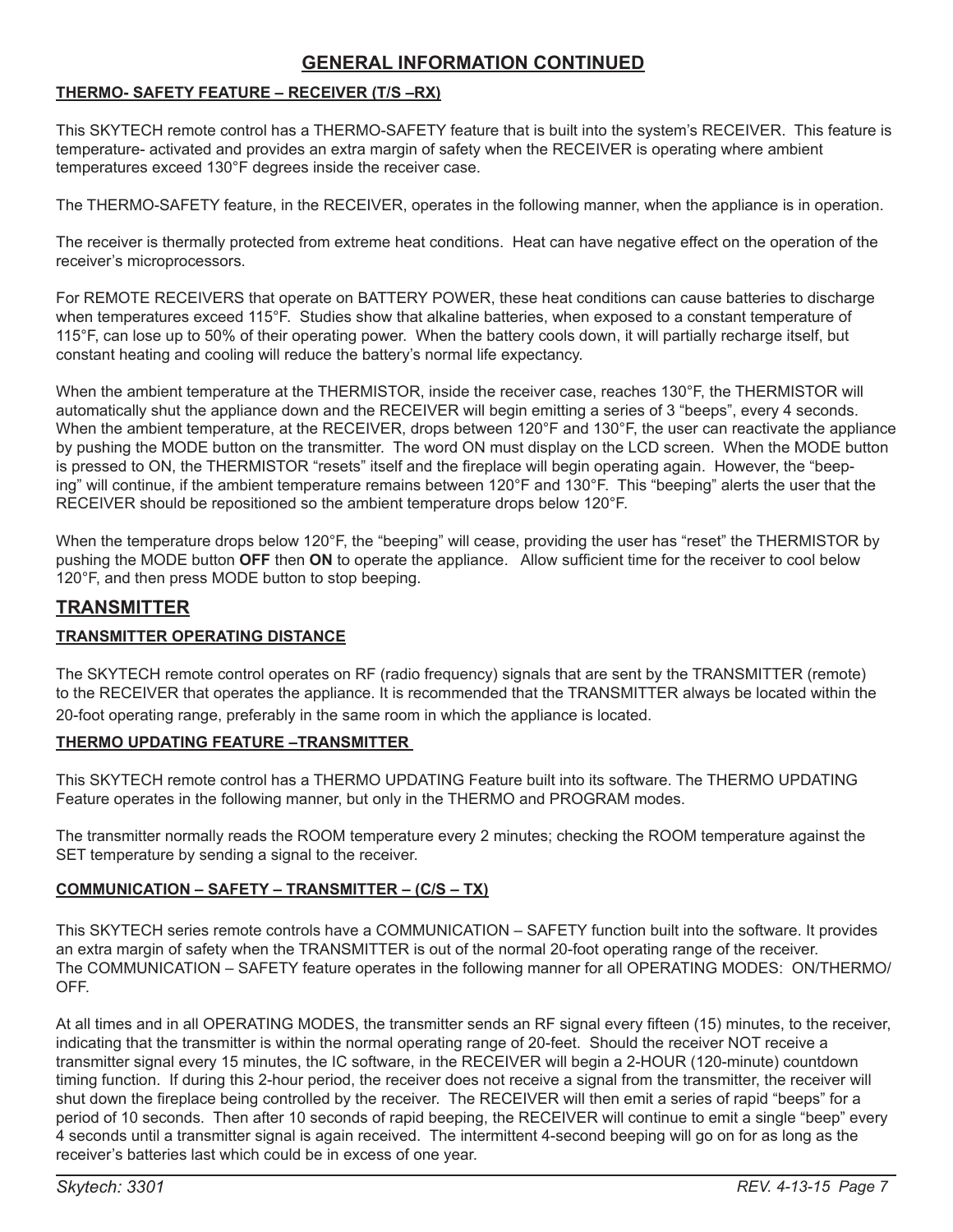To "reset" the RECEIVER and operate the fireplace system, you must press the MODE button on the transmitter. The word ON must display on the LCD screen. By turning the system to ON, the COMMUNICATION SAFETY operation is overridden and the system will return to normal operation depending on the MODE selected at the transmitter. The COMMUNICATION SAFETY feature will reactivate should the transmitter be taken out of the normal operating range or should the transmitter's batteries fail or be removed.

# **ADDITIONAL PROGRAMMING OF THE TRANSMITTER**

## **SETTING DESIRED ROOM TEMPERATURE**



This remote control system can be thermostatically controlled when the transmitter is in the THERMO mode (THERMO must be displayed on the screen). To set the DESIRED room temperature, press the MODE button (Fig. 17) to place the transmitter into THERMO mode, then press the UP or DOWN buttons to select the desired room temperature. The highest SET temperature is 99º Fahrenheit (32º Celsius).

#### **OPERATIONAL NOTE: TO CONSERVE BATTERY POWER,**  Fig. 17 Mode Button **Fig. 18 SET Temperature CHANGES IN ROOM TEMPERATURE ARE AUTOMATICALLY UPDATED EVERY TWO MINUTES TO THE TRANSMITTER.**

The Thermo Mode on the transmitter operates the appliance whenever the ROOM TEMPERATURE varies a certain number of degrees from the SET TEMPERATURE. This variation is called the "SWING" or TEMPERATURE DIFFERENTIAL. The normal operating cycle of an appliance may be 2-4 times per hour depending on how well the room or home is insulated from the cold or drafts. A smaller "swing number" increases the number of cycles so the room temperature is more constant. A larger "swing number" decreases the number of cycles, which saves energy, in most cases. The factory setting for the "swing number" is 2. This represents a temperature variation of  $+/-2^{\circ}$  F (1°C) between SET temperature and ROOM temperature, which determines when the fireplace will be activated. The "SWING" number values are:  $1=+1^{\circ}F$  (.5° C),  $2=+2^{\circ}F$  (1° C) and  $3=+3^{\circ}F$  (1.6° C).

## **SETTING THE TEMPERATURE SWING (TEMPERATURE DIFFERENTIAL)**





Fig. 19 Timer/Time & Down **Buttons** 

- Fig. 20 Swing Temperature
- 1. To change the temperature "SWING" setting (1-3), press the TIMER/TIME and DOWN buttons simultaneously to display the current "SWING" setting in the SET TEMP frame. The letter "S" will display in the ROOM TEMP frame on the LCD screen.
- 2. Press the UP or DOWN button to change the temperature differential or "SWING" (1-3). See above for 1-3 "SWING" temperature valves.
	- 3. To store the "swing number press the SET button or allow 15-seconds to lapse, and the new "swing number' will be automatically programmed.

#### **MANUAL CHECK OF " SWING" OR TEMPERATURE DIFFERENTIAL**

The operation of the factory set "THERMO SWING" can be checked by adjusting the SET TEMP 2º F above or below the room temperature. This will cause the system to turn **ON** or **OFF**. Normally the system will only respond to temperature changes every two minutes. Manually changing the SET temperature will activate the system in less than 10-seconds. If the "SWING" is changed, then a new room temperature differential will respond. Remember the Factory setting of the "SWING" temperature is 2º F.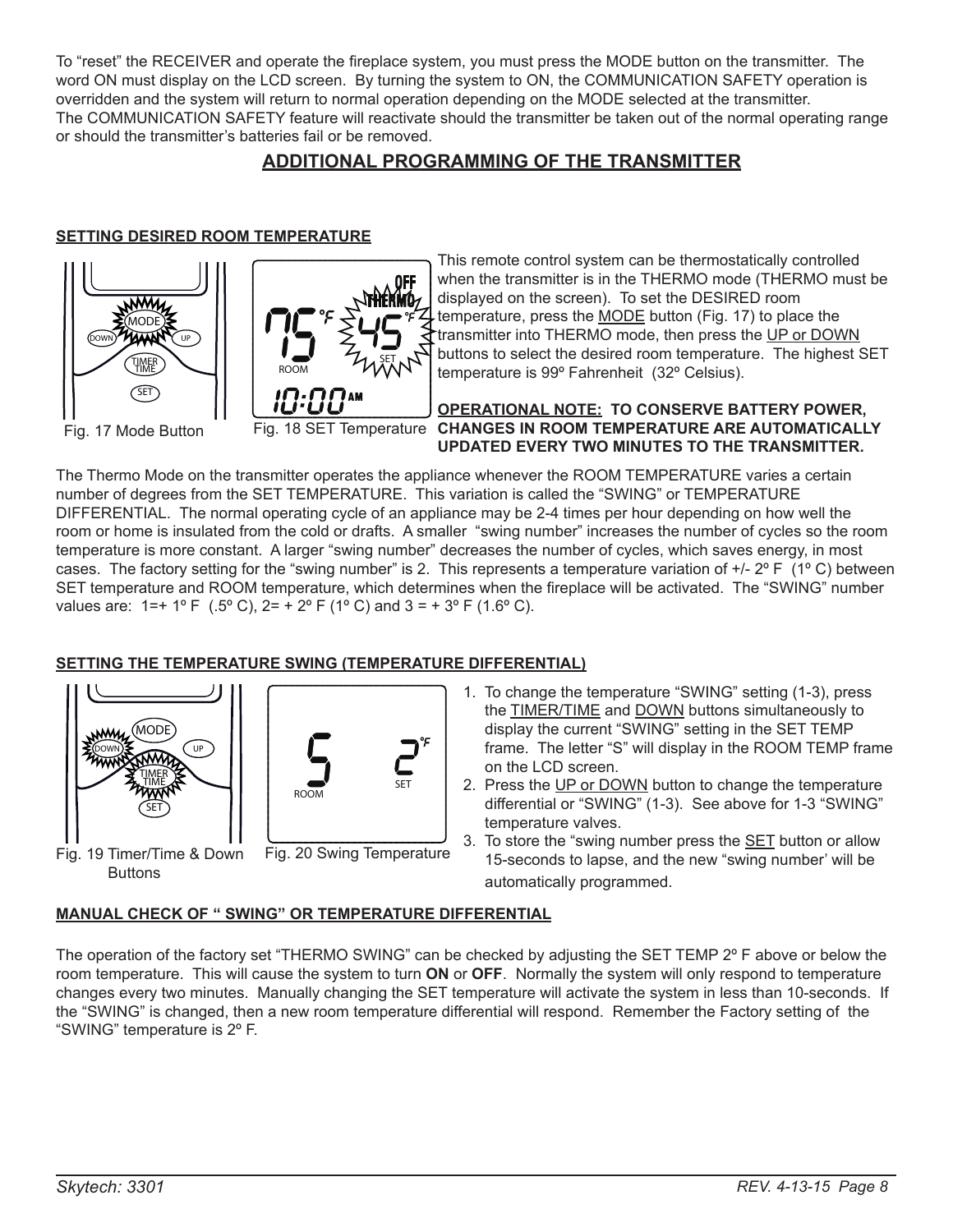# **SETTING THE COUNTDOWN TIMER**

This remote control system can operate with a built-in countdown timer when the transmitter is in the ON or THERMO modes only (THERMO or ON must be displayed on the screen).

- 1. Press and release the **TIMER/TIME** button on the transmitter. The word TIMER will appear and 0:15 minutes will begin blinking on the screen (Fig. 21).
- 2. Press the UP or DOWN button on the transmitter to begin advancing through each of the countdown time options. Available countdown times are 15 minutes, 30 minutes, 45 minutes, 1 hour, 1 hour 30 minutes, 2 hours, 2 hours 30 minutes, and each additional half-hour up to nine (9) maximum hours.
- 3. To set the TIMER press the SET button on the transmitter if the system is **ON**. It will remain ON until the time has expired. If

 the system is in the THERMO mode, it will cycle on and off, as the room temperature requires until the "time" has expired.

**OPERATIONAL NOTE:** When the timer is used in the THERMO mode, the THERMO operation will resume when the "time" has expired.

# **LOW BATTERY INDICATOR**

A low battery icon will be visible in the upper left corner of the LCD screen when battery power has dropped significantly (Fig. 22). At this time, approximately two weeks of battery power remains until the transmitter may experience partial or complete loss of functions.

# **CHILDPROOF "LOCK-OUT" – (CP)**

This SKYTECH remote control includes a CHILDPROOF "LOCK-OUT" feature that allows the user to "LOCK-OUT" operation of the appliance, from the TRANSMITTER.

SETTING "LOCK-OUT" – (CP)

- 1. To activate the "LOCK-OUT" feature, **press and hold** the UP and **TIMER/TIME** buttons, together, for 5 seconds. The letters **CP** will appear in the TEMP frame on the LCD screen (Fig. 23).
- 2. To disengage the "LOCK-OUT", press and hold the UP and TIMER buttons, together for 5 seconds or more, and the letters **CP** will disappear from the LCD screen and the transmitter will return to its normal operating condition.

**NOTE:** If the appliance is already operating in the ON or THERMO MODES, engaging the "LOCK-OUT" will not cancel the operating MODE. Engaging the "LOCK-OUT" prevents only the manual operation of the TRANSMITTER. If in the auto modes, the THERMO operation will continue to operate normally. To totally "LOCK-OUT" the operation of the TRANSMITTER'S operating signals; the transmitter's MODE must be set to **OFF**.

Fig. 21 Setting Timer

DOWN) UP MODE

> SET TIME TIMER





Fig. 22 Low Battery Sign

ROOM

Fig. 23 Child Protection (**CP**)

SET

0FF

℃



MODE

**DOWN**